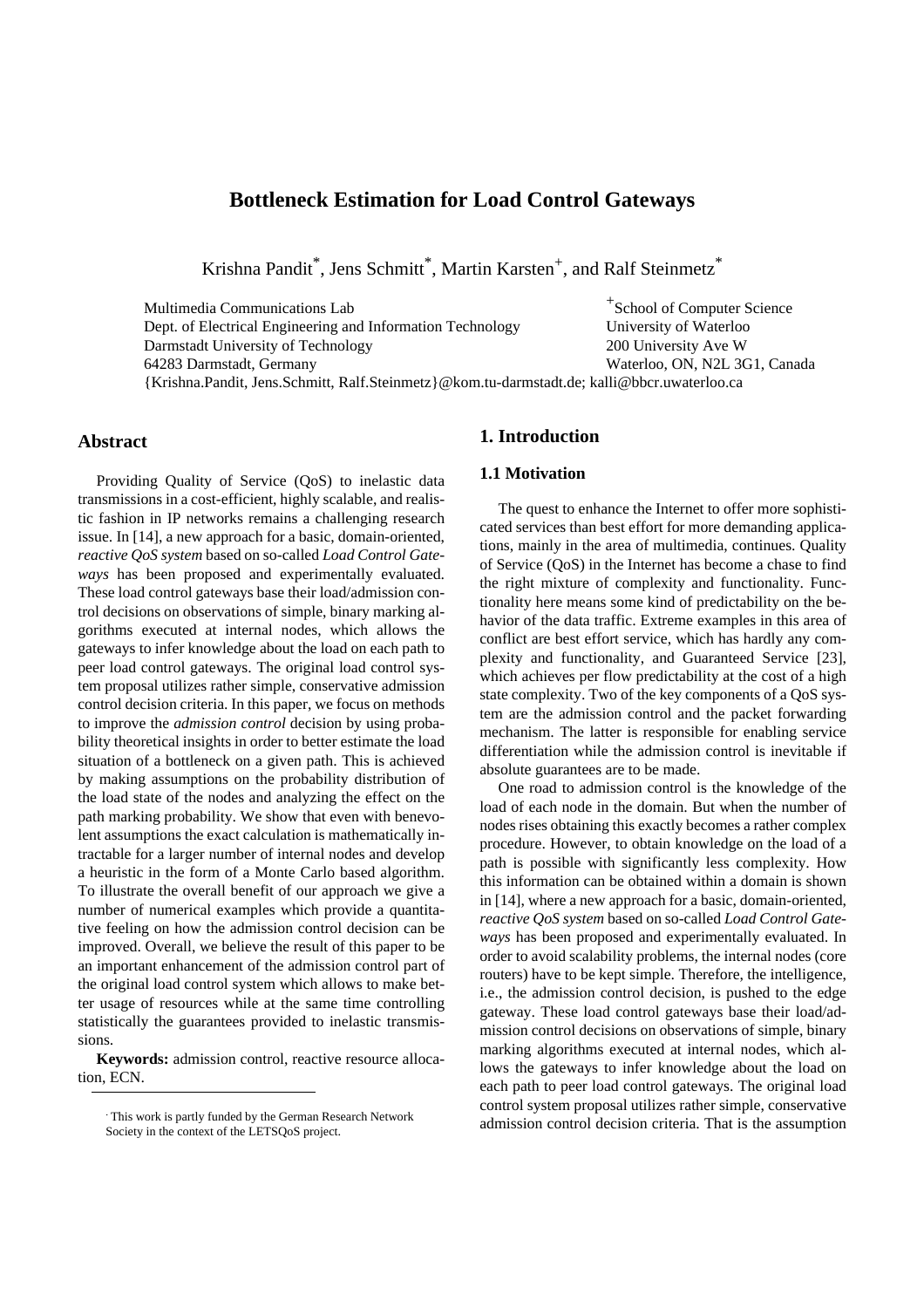of the worst-case, i.e., that all marking actions stem from one node. As we will show later, this is reasonable when the number of nodes is small, but becomes way to conservative when the number of nodes increases. We propose a method to improve the *admission control* decision by using probability theoretical insights in order to better estimate the load situation of a bottleneck on a given path.

An extended version of this paper [[20\] is](#page-7-0) available.

#### **1.2 System Model**

In Figure 1, a model network is depicted. The edge gate-



ways, internal nodes and traffic flows are denoted by  $E_i$ ,  $I_i$ and  $T_i$ , respectively. A traffic flow enters the network at an ingress gateway, traverses several internal nodes, and leaves through an egress gateway. Every gateway can act as an ingress or egress gateway; this solely depends upon the direction of the traffic. The internal nodes use simple FIFO queueing and are ECN capable [\[21](#page-7-0)]. In contrast to using a queue-based marking scheme as, e.g., RED, they mark packets according to their load (Load Based Marking [\[22\]\]](#page-7-0). Let  $s_i \in [0, 1]$  be the load of node *i*. The mapping of load to ECN marks is determined by the marking function  $u = f(s)$ . An example is a linear marking function without offset, i.e., a node with load *s* marks a packet with probability  $u = s$ . This is depicted in Figure 2.



In other words, if a node is loaded with e.g., 0.7, it marks 70 % of all its packets. Even though the marking function can be different in each node, we assume all marking functions to be similar.

For most of the paper, we assume every node to have a linear marking function without offset. As our target is to ensure QoS within one domain, we can assume full control over every router and therefore can choose the marking function.

### **1.3 Related Work**

To our knowledge there exists no work on this particular problem, i.e., estimating the bottleneck load from the knowledge of the path load. However, there obviously exists a vast amount of work on providing performance assurances to network traffic. Here we only give a brief overview on work that is fundamental for our research. A more thorough discussion and its relevance to Load Control Gateways is given in [\[14\]](#page-7-0). The related work can be classified into the following categories: Flow control and active queue management (AQM), measurement-based admission control, distributed flow admission control and edge-base admission control.

**Flow control and active queue management (AQM):** The current control paradigm of the Internet is composed of flow control elements at end systems and active queue management schemes at routers. The goal of this distributed resource allocation system is to share available resources efficiently and fairly. The current flow control concept is dominated by TCP's congestion control algorithms and its different flavors [\[1\]](#page-7-0). AQM is the notion of how to make decisions on discarding or marking which packets under which conditions. The most prominent example of an AQM scheme is Random Early Discard (RED) [\[7\],](#page-7-0) which uses an exponential weighted moving average of the queue size and a piecewise-linear probability function over this average queue size to determine the discarding or marking probability for a packet. Most AQM schemes base their decisions on a queue threshold which needs to be exceeded for packets to be discarded or marked (often randomly). The only AQM scheme known to us which provides direct loadbased feedback is Load-Based Marking (LBM) [\[22\]](#page-7-0) by calculating marking probabilities from the measured link load. A drawback of LBM, however, is that it is theoretically restricted to a single resource. All schemes use feedback and reaction as the main mechanism to fairly distribute resources in transient times of overload. Note that all of these schemes assume elastic traffic (with concave utility curves) such that no a-priori flow admission control is required. The other way round, there also is no way of carrying out reliable admission control as it would be desirable for inelastic traffic. In contrast, our work while similar to the above research focuses on admission control for inelastic traffic, which is an inherently different problem. Nevertheless, the admission control system described here is based on the same or very similar AQM mechanisms, which is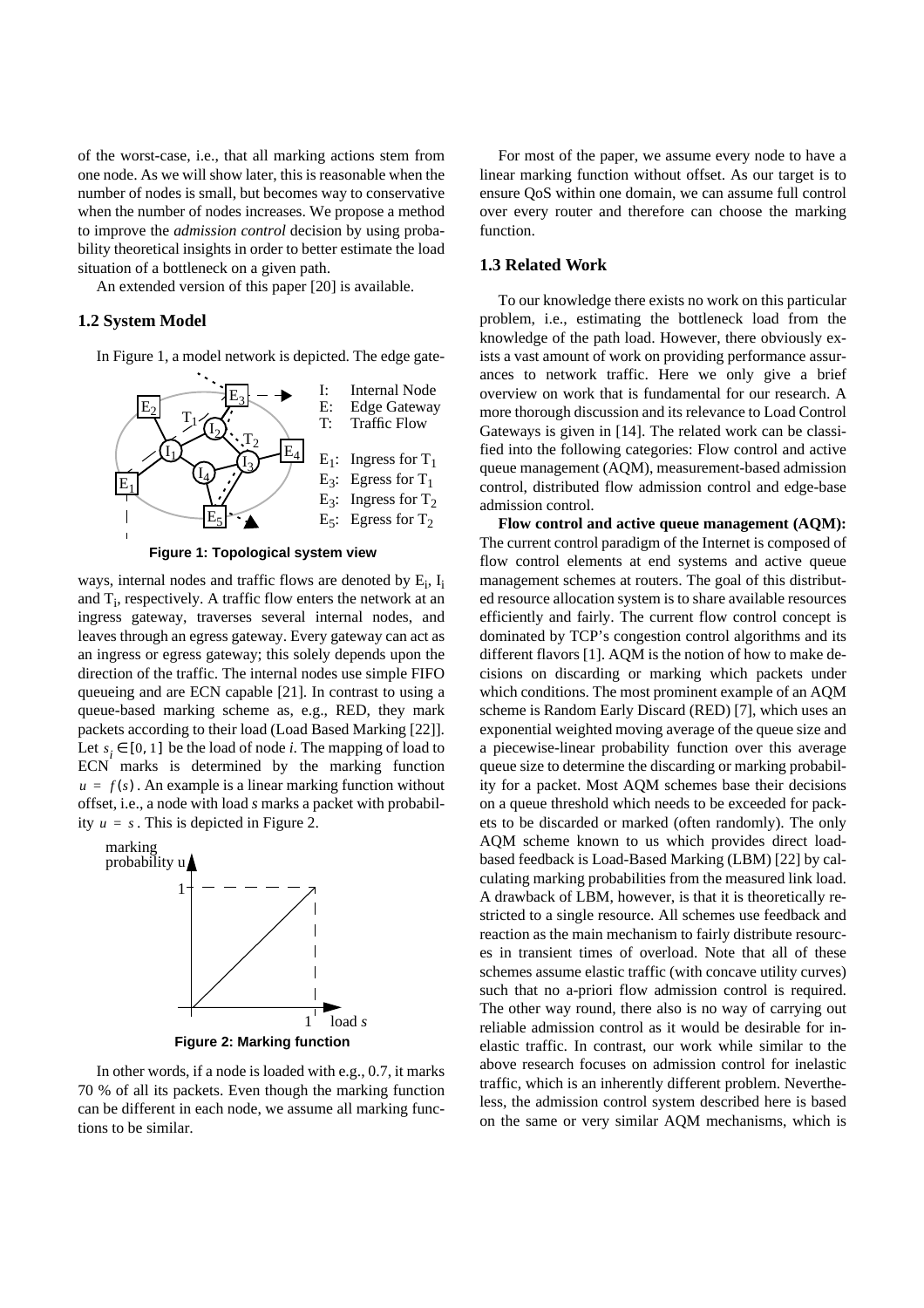<span id="page-2-0"></span>considered an advantage over QoS systems requiring a completely different set of mechanisms.

**Measurement-based admission control:** In general, admission control schemes can be distinguished by how the admission decision is made:

- based on worst-case assumptions and resulting in deterministic guarantees,
- based on statistically relaxed assumptions and resulting in statistically controlled guarantees, or
- based on statistical measurements of flow behaviour and resulting in empirical guarantees.

The last approach is the one most related to our work and is commonly called measurement-based admission control. There has been a large amount of research on measurementbased admission control schemes. Different measurementbased admission control algorithms are ([\[5\],](#page-7-0) [\[8\],](#page-7-0) [\[10\]](#page-7-0), [\[12\]](#page-7-0)). In [\[3\]](#page-7-0) an extensive comparison of measurement-based admission control schemes results in the conclusion that all schemes perform fairly similar with respect to the utilization they yield.

While our work is similar to measurement-based admission control by taking into account past system behavior, the admission decision here is based on indirect observations rather than direct measurements. Furthermore, in contrast to traditional approaches for measurement-based admission control, it is not a local decision for a single link but an admission decision for a whole path through a subnet including multiplexing with other paths and corresponding cross traffic effects – a much harder problem.

**Distributed flow admission control:** A further criterion to distinguish different admission control schemes is given by the location where the admission control decision is made: at each forwarding node, at edge nodes between domains, at a centralized server, or at the endpoints of communication. Traditionally, admission control is performed at each node and only if all nodes accept a request, it is granted by the network. More recent admission control schemes do not require to involve all nodes on a path. Distributed flow admission control algorithms are given in ([\[2\]](#page-7-0), [\[4\],](#page-7-0) [\[6\],](#page-7-0) [\[11\],\[13\],](#page-7-0) [\[15\],](#page-7-0) [\[18\],](#page-7-0) [\[16\],](#page-7-0) [\[17\],](#page-7-0) [\[19\]\)](#page-7-0).

**Edge-based admission control:** Our architectural choice is for edge-based admission control, i.e., we assume independent domains providing QoS for elastic and in particular inelastic traffic flows by using admission control gateways located at the edges of these domains. We are not the first to follow this architectural paradigm, yet the different proposals (including ours) differ very much in their details and in the way they are analyzed, whether being based on theoretical, experimental or just conceptual considerations. Examples are [[9\] a](#page-7-0)nd [[24\].](#page-7-0)

### **1.4 Outline**

This paper is organized as follows. In section 2 we introduce our method. Then, in section [3](#page-3-0), we analytically discuss a network with two nodes. In section [4](#page-4-0) we show that the *N* node case is mathematically not tractable. We then develop a Monte Carlo Algorithm to analyze more nodes and present numerical examples in section [5](#page-5-0). Finally, we conclude and point out future work.

# **2. On the Relationship between Bottleneck Node Load and Path Marking Probability**

The egress gateway knows the number of hops from each connected ingress gateway. Further, it can easily determine the number of packets arriving marked, from which the path marking probability, which is denoted by *l*, can be estimated. All this information is sent to the ingress gateway in a so-called load report, where the admission control takes place. For details on how a suitable protocol could be designed to transfer this information from egress to ingress see [\[14\]](#page-7-0). There it is also shown that the implementation allows for independent markings, which is crucial for the following equation. The relationship between the path marking probability *l* and the single node marking probability  $u_i$  on a path consisting of  $N$  nodes is given by

$$
l = 1 - \prod_{j=1}^{N} (1 - u_j)
$$
 (1)

The objective of our work presented in this paper is to make a statistical statement on  $s_i$ , when  $l$  is given. More precisely, we want to calculate the probability

$$
P\{(\exists i, s_i > s_t) | (l_1 < l < l_2)\}\tag{2}
$$

where  $l_1$ ,  $l_2$  are the lower and upper bound of the interval, respectively, for the measured *l*. I.e., we look for the probability, that one node has exceeded a certain load threshold under the condition that *l* was measured within a given interval. The reason for using an interval is that the measurement of *l* is subject to a statistical uncertainty. The exact size of the interval is controlled by the confidence into the measurement but shall not further be discussed here. Since  $s_i$  can be obtained from  $u_i$  by inverting the marking function, it is sufficient to calculate what we define as  $P(X)$ .

$$
P(X) = P\{(\exists i, u_i > u_t) | (l_1 < l < l_2)\}\tag{3}
$$

When the linear marking function without offset is used, Eqs. (2) and (3) are equivalent.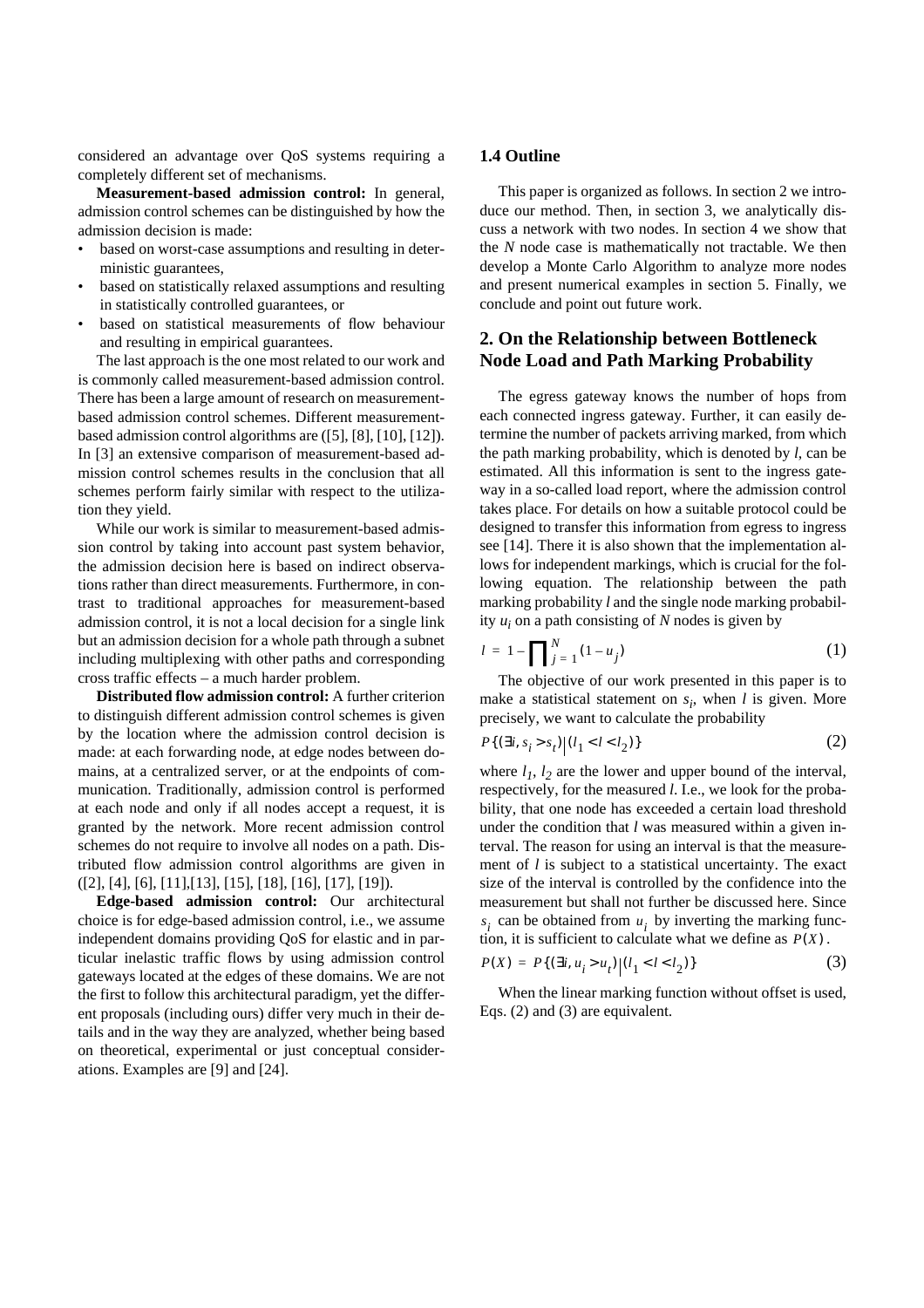## <span id="page-3-0"></span>**3. The Two Node Case**

Consider the excerpt of a network shown in Figure 3.  $E_1$ ,  $E_2$  denote the load control/edge gateways and  $I_1$ ,  $I_2$  internal nodes. Let a flow exist between  $E_1$  and  $E_2$  via  $I_1$  and  $I_2$ . Additionally,  $I_1$  and  $I_2$  are loaded by arbitrary cross-traffic, which is indicated by the dashed line.



**Figure 3: Two node excerpt**

With 
$$
N = 2
$$
 Eq. (1) yields  
\n
$$
l = 1 - (1 - u_1)(1 - u_2) = u_1 + u_2 - u_1 u_2.
$$
\n(4)

Rearranged and  $u_1$ ,  $u_2$  replaced by *y*, *x* for simpler notation and clearer appearance, Eq. (4) becomes

$$
y(l, x) = 1 - \frac{1 - l}{1 - x} = \frac{l - x}{1 - x}.
$$
\n(5)

which is plotted in Figure 4.



The lower and upper curve denotes  $y(l_1, x)$  and  $y(l_2, x)$ , respectively.  $A_2$  denotes the area enclosed by the two curves. The numerical subscript 2 indicates that we are dealing with two nodes.  $A_{2,u}$  is the area enclosed by the two curves above the desired threshold  $u_t$ .  $A_{2,d}$  is the area between the two curves with the constraint that  $x > u_t$  and  $y > u_t$ . Complementary,  $A_{2,n}$  is the area between the two curves with the constraint that  $x < u_t$  and  $y < u_t$ . The point of intersection is denoted by  $Q = (u_t, u_t)$ . We assume the load states of the single nodes to be uniformly distributed. This might be considered a controversial assumption, however we believe it can be enforced by choosing an appropriate topology and routing mechanism. It is the best assumption if there is no further knowledge of the topology, given that the network is designed such that no a priori bottlenecks or hot spots are intentionally created. The probability that one node is loaded beyond  $u_t$  under the condition that *l* is in the specified interval is then given by

$$
P\{(u_1 > u_t) | (l_1 < l < l_2)\} = \frac{A_{2,u}}{A_2}.
$$
 (6)

The probability  $P(X)$  from Eq. [\(3\)](#page-2-0) can therefore be given directly by

$$
P(X)_2 = P\{ (\exists i, u_i > u_t) | (l_l < l < l_u) \} = \frac{2A_{2,u} - A_{2,d}}{A_2}, \quad (7)
$$

or, by the complement,

$$
P(X)_2 = 1 - \frac{A_{2,n}}{A_2}.
$$
 (8)

Which one is better suited for computation depends on where *Q* lies with respect to the curves  $y(l_1, x)$  and  $y(l_2, x)$ , i.e. below, above or in between. In the extended version [\[20\]](#page-7-0), results for all cases are shown. Here we limit the derivation to giving equations for each area mentioned in Eqs. (7) and (8) and symbolically showing the result for one case for one case in Eq. [\(15\).](#page-4-0)

The denominator always is

$$
A_2(l_1, l_2) = \int_0^{l_2} \frac{1}{1-x} dx - \int_{0}^{l_1} \frac{1-x}{1-x} dx.
$$
 (9)

which can be given in a closed form as

$$
A_2(l_1, l_2) = (1 - l_2) \ln(1 - l_2) - (1 - l_1) \ln(1 - l_1) + (l_2 - l_1).
$$
\n(10)

For  $u_t < l_1$  (any other assumption would only be of theoretical nature)

$$
A_{2, u}(l_1, l_2, u_t) = \int_{x_1 y_1}^{x_2 y_2} dx dy,
$$
 (11)

where

$$
x_1 = 0
$$
;  $x_2 = \frac{l_2 - u_t}{1 - u_t}$ ;  $y_1 = \max(u_t, \frac{l_1 - x}{1 - x})$ ;  $y_2 = \frac{l_2 - x}{1 - x}$ .

This can also be given in closed form.

$$
A_{2, u}(l_1, l_2, u_t) =
$$
\n
$$
(1 - l_2) \ln \left( \frac{1 - l_2}{1 - u_t} \right) - (1 - l_1) \ln \left( \frac{1 - l_1}{1 - u_t} \right) + (l_2 - l_1)
$$
\n(12)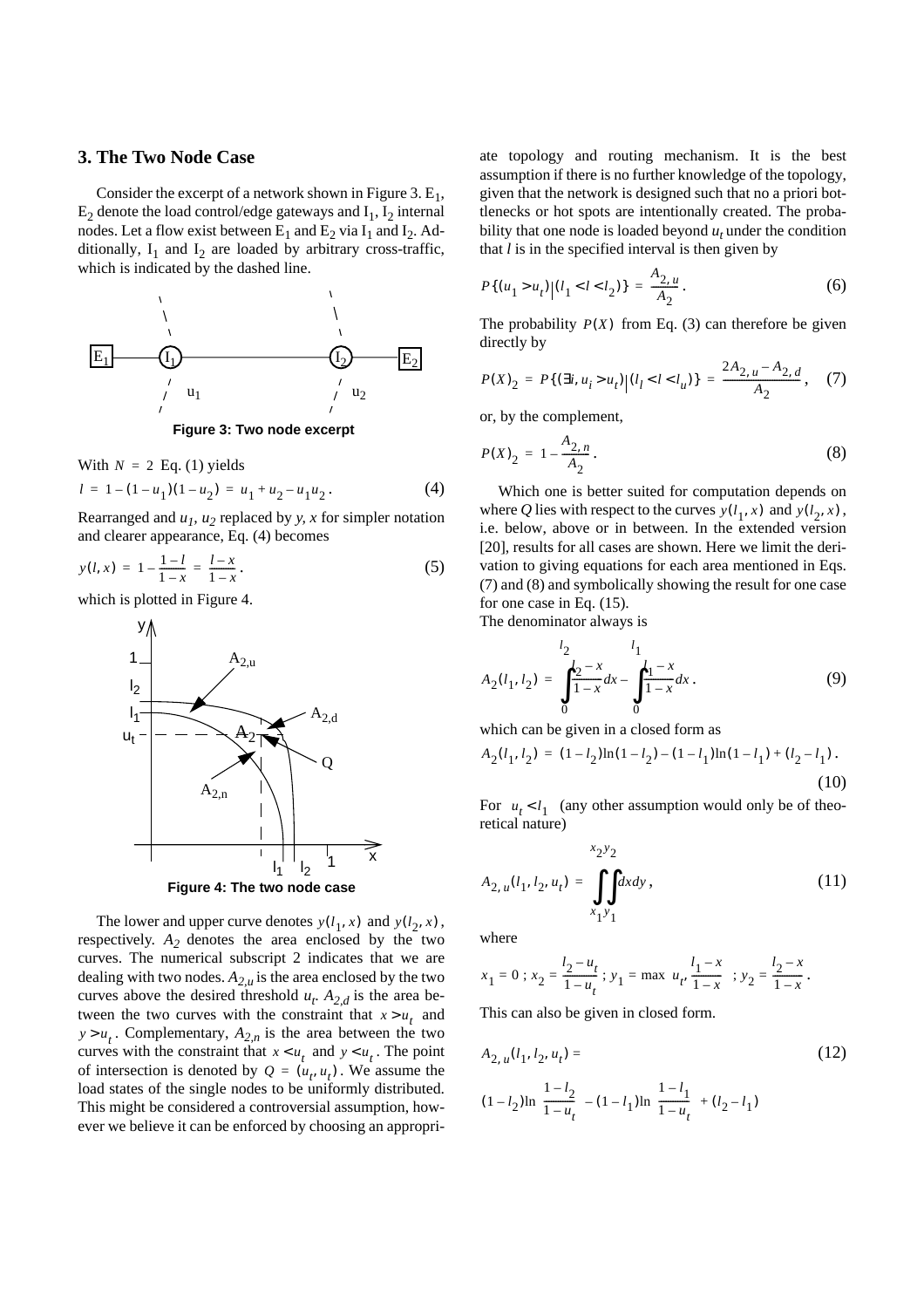<span id="page-4-0"></span>*A2,d* and *A2,n* are given by, respectively,

$$
A_{2, d}(l_1, l_2, u_t) = \int_{x_1 y_1}^{x_2 y_2} dx dy,
$$
 (13)

where

$$
x_1 = u_t
$$
;  $x_2 = \frac{l_2 - u_t}{1 - u_t}$ ;  $y_1 = \max(u_t, \frac{l_1 - x}{1 - x})$ ;  $y_2 = \frac{l_2 - x}{1 - x}$ 

and

$$
A_{2, n}(l_1, l_2, u_t) = \int_{x_1 y_1}^{x_2 y_2} dx dy,
$$
 (14)

where

$$
x_1 = \frac{l_1 - u_t}{1 - u_t}; x_2 = u_t; y_1 = \frac{l_1 - x}{1 - x}; y_2 = \min\left(u_t, \frac{l_2 - x}{1 - x}\right)
$$

Note that we define

$$
\int_a^b f(x)dx = 0 \text{ for } a > b.
$$

Due to the min and max operator,  $A_{2,u}$  and  $A_{2,d}$  generally can not be given in closed form and their calculation becomes intractable. For the two node case it certainly is possible, but since our goal is to analyze networks for much larger path lengths, say on the order of 10 internal nodes, the complexity is not acceptable. For the case depicted in Figure [4,](#page-3-0) applying Eqs. ([10\) a](#page-3-0)nd (14) to Eq. (8[\) yie](#page-3-0)lds

$$
P(X)_{2} = 1 - \frac{(1 - u_{t})^{2} - (1 - l_{1}) \left[ 1 + \ln \left( \frac{(1 - u_{t})^{2}}{1 - l_{1}} \right) \right]}{(1 - l_{2}) \ln(1 - l_{2}) - (1 - l_{1}) \ln(1 - l_{1}) + (l_{2} - l_{1})}.
$$
\n(15)

If the load state of the single nodes is not uniformly distributed, but given by a general density function  $f_x(x)$  then instead of areas, volumes under the density function have to be calculated, i.e., all integrals in the form

$$
A = \int_{x_1y_1}^{x_2y_2} dx dy
$$

become

$$
A = \int_{x_1y_1}^{x_2y_2} f_{x, y}(x, y) dx dy.
$$



**Figure 5: The 3 node case**

### **4. The** *N* **Node Case**

As the analysis of the two node case already indicates, the *N* node case becomes quickly intractable, even if uniform distribution of the load states is assumed. In this section we discuss the limitations of the analytical computation and then point out a heuristic. We first consider the three node case. Analogous to the two node case, the marking probability is given by

$$
l = 1 - (1 - u_1)(1 - u_2)(1 - u_3), \tag{16}
$$

which by rearranging yields

$$
u_3(l, u_1, u_2) = 1 - \frac{1 - l}{(1 - u_1)(1 - u_2)}.
$$

A plot of Eq. (16) with  $l = 0.8$  is shown in Figure 5.  $A_3$  is then, analogous to Eq. ([9\)](#page-3-0)

$$
A_3(l_1, l_2) = \int_{x_1y_1z_1}^{x_2y_2z_2} du_1 du_2 du_3 - \int_{x_3y_3z_3} \int_{x_3y_3z_3}^{x_4y_4z_4} du_1 du_2 du_3, \qquad (17)
$$

where

$$
x_1 = y_1 = z_1 = x_3 = y_3 = z_3 = 0 ;
$$
  
\n
$$
x_2 = l_2 ; y_2 = 1 - \frac{1 - l_2}{1 - u_1} ; z_2 = 1 - \frac{1 - l_2}{(1 - u_1)(1 - u_2)} ;
$$
  
\n
$$
x_4 = l_1 ; y_4 = 1 - \frac{1 - l_1}{1 - u_1} ; z_4 = 1 - \frac{1 - l_1}{(1 - u_1)(1 - u_2)} .
$$

.

For the *N* node case, the marking probability is according to Eq. [\(1\)](#page-2-0)

$$
l = 1 - \prod\nolimits_{j\, =\, 1}^N (1 - u_j)
$$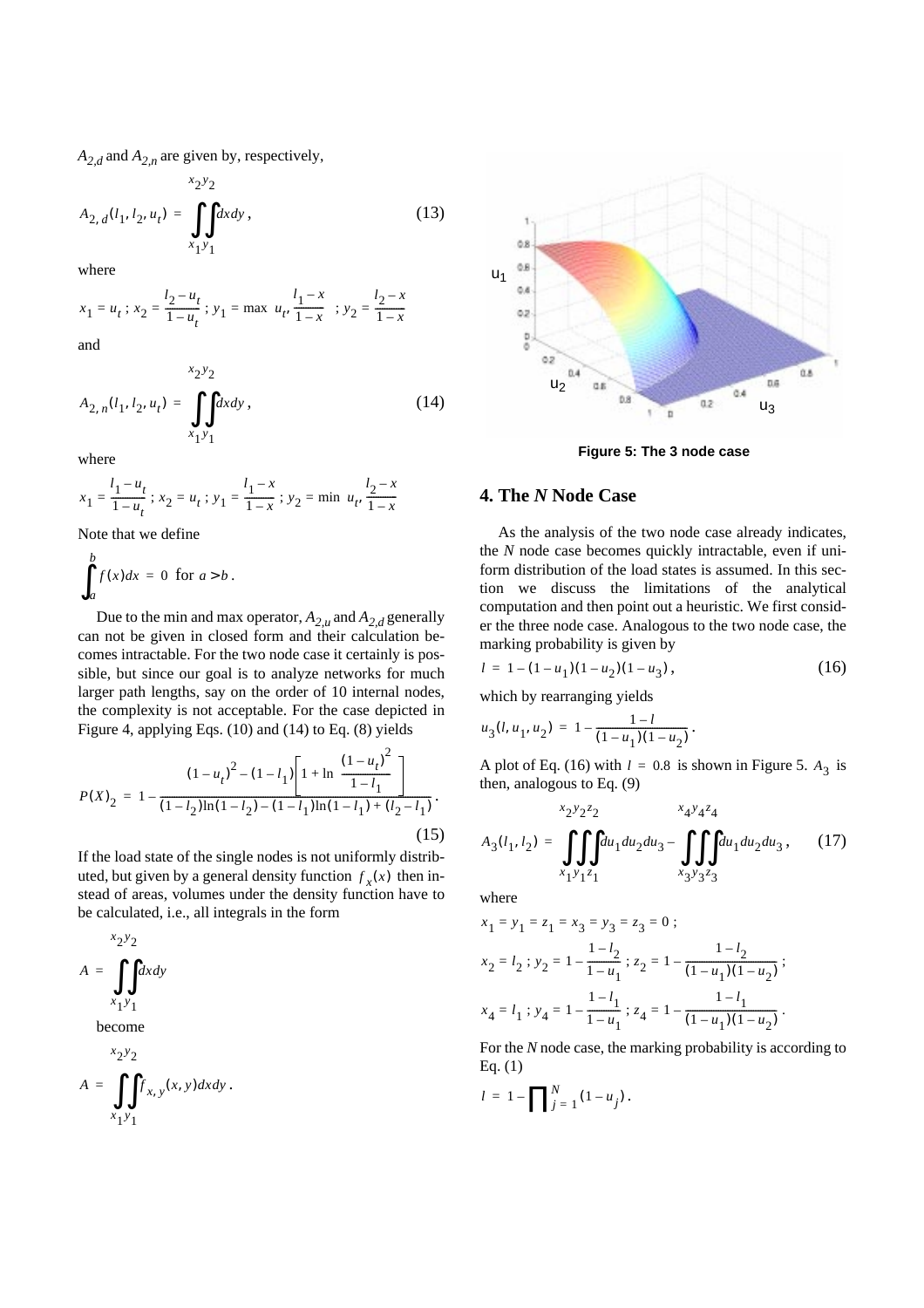<span id="page-5-0"></span>

**Figure 6: Monte Carlo algorithm flow chart**

Solving for  $u_N$  yields

$$
u_N(l, u_1, u_2, ..., u_{N-1}) = 1 - \frac{1 - l}{\prod_{j=1}^{N-1} (1 - u_j)}.
$$
 (18)

Following the pattern of Eq [\(17\),](#page-4-0) we find that calculating Eq [\(3\)](#page-2-0) for the *N* node case requires to solve an integral in the form

$$
A_N(l) = \int_{0}^{g_1 g_2} \int_{0}^{g_N} \dots \int_{0}^{g_M} du_1 du_2 \dots du_N , \qquad (19)
$$

where

$$
g_i = 1 - \frac{1 - l}{\prod_{j=1}^{i} (1 - u_j)}.
$$
 (20)

To our knowledge this is analytically impossible. Arbitrary probability density functions certainly do not make it easier. Therefore, we continue with a heuristic in form of a Monte Carlo based algorithm, which has no problem of accommodating whatever kind of density function on the load states of internal nodes. The flow chart of our algorithm is shown in Figure 6.

At first, a vector of *N* random numbers is created. Each number represents the marking probability of a node. E.g., for the linear marking function without offset, each number is uniformly distributed between 0 and 1. Then *l*, i.e., the marking probability of a packet that takes a path with the loads according to the random vector, is calculated with Eq. [\(1\).](#page-2-0) If *l* is outside the interval  $[l_1, l_2]$  a new random vector is created. If the condition holds then it is checked whether at least one of the nodes is loaded beyond the desired threshold. In the variable *cond* the number of events in which the condition holds is counted, while the variable *hits* takes account of the number of events in which the threshold is exceeded.

Our Monte Carlo algorithm can be verified by comparing it to the analytical results of the two node case in section [3.](#page-3-0) The difference between the analytical and Monte Carlo result for the probability  $P(X)$  from Eq. [\(3\)](#page-2-0) was less than 0.02 for various settings and repetitions where each experiment was run with  $5 \times 10^5$  iterations.

Of course this algorithm has a complexity which makes real-time calculations in load control gateways impossible. But they are not necessary, as it is possible to a priori compute a comprehensive look-up table. This look-up table has three dimensions: The number of nodes on the path, the interval of the measured path marking probability, as well as the desired bottleneck node load.

#### **5. Numerical Examples**

In this section, we give results obtained with the Monte Carlo based algorithm. As motivated before, we assume uniform distribution of load states throughout this section. Note that it is not necessary for the distribution of load states to be exactly uniform, but the actual distribution has to be such that it causes less conservative admission control decisions than the uniform distribution. First we use the linear marking function without offset. We considered the cases with 2 through 7 nodes and ran  $5 \times 10^5$  iterations each. This should cover the space of possibilities sufficiently, which is  $10^9$  for 7 nodes and a discretization of 0.01. As it can be seen in the algorithm, only the number of iterations in which the condition holds, as well as the number of hits is statistically relevant. These numbers decline quickly as the number of nodes rises. E.g., when  $0.89 < l < 0.91$ , the condition holds 4094 times and out of those 2 times  $u_t > 0.85$ . Therefore, whether  $5 \times 10^5$  iterations are sufficient to obtain statistically sound results is subject to future work. Nevertheless the tendencies when tuning the parameters are clearly visible.

In Figures [7](#page-6-0) and [8](#page-6-0)  $P(X)$  vs. the number of nodes is plotted. The threshold  $u_t$  is increased in steps of 0.5. The ranges of  $u_t$  and  $\lfloor l_1, l_2 \rfloor$  are chosen according to the desired utilization network providers target.

Comparing these results with the original method from [\[14\]](#page-7-0), we find a significant improvement.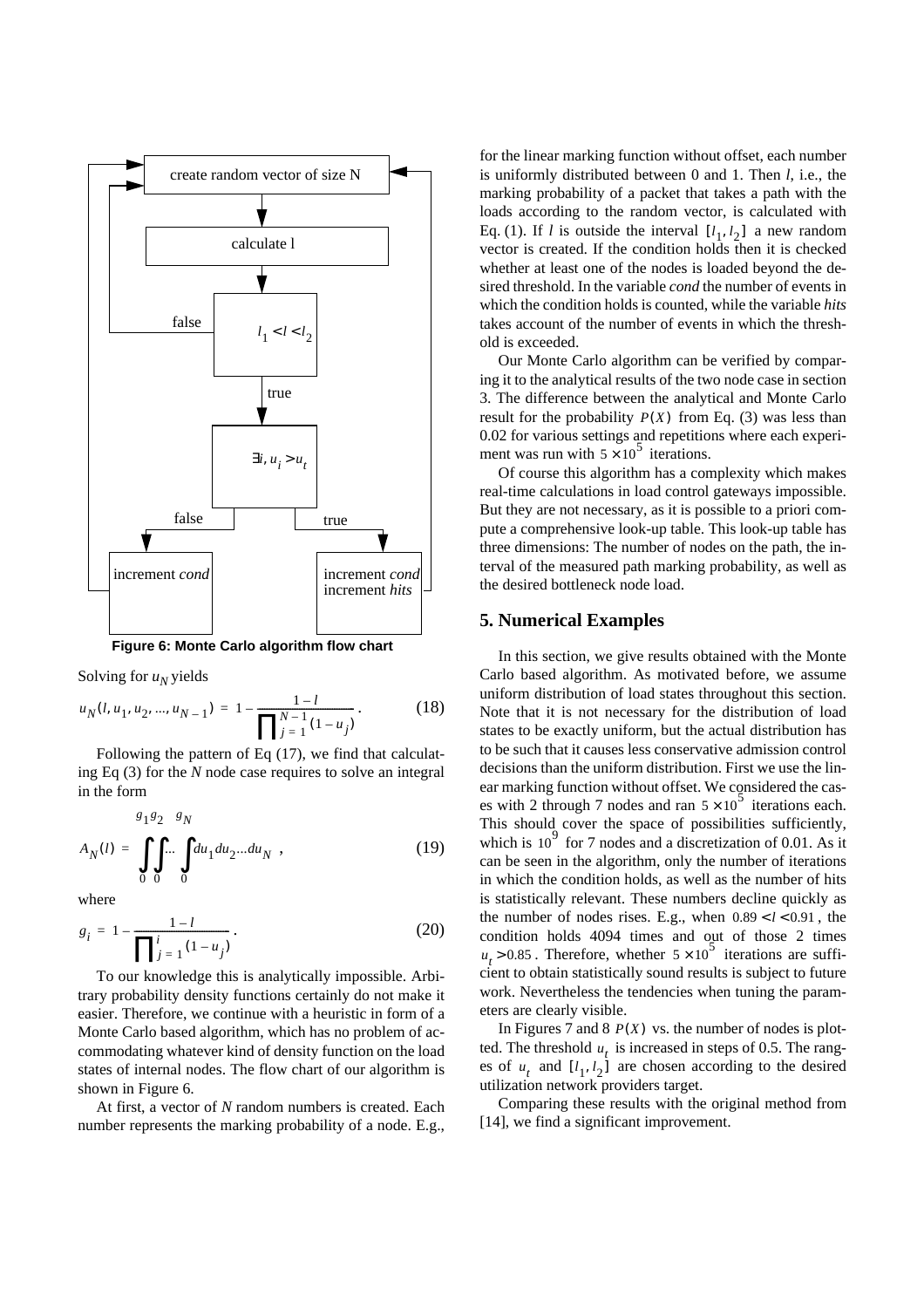<span id="page-6-0"></span>E.g., when the targeted path marking probability is 0.95 (Figure 8), the probability that the bottleneck is loaded 0.85 is less than 0.1. This means that, unlike in the original method, a considerable amount of additional traffic can be admitted safely.



**Figure 7: Bottleneck estimate - l approx. 0.8**



**Figure 8: Bottleneck estimate - l approx. 0.95**

In Figure 9, we show how  $P(X)$  behaves if *N* is held constant and  $u_t$  is varied. Finally, we show in Figure 10 an example with a different marking function. We use now

$$
u = \frac{e^{ks} - 1}{e^k - 1}.
$$
\n<sup>(21)</sup>

Note that the loads of the nodes remain uniformly distributed. The constant  $k$  we arbitrary set to 5. Using such a marking function yields better results when the number of nodes increases and the intervals get closer to 1.

This implies that the appropriate marking function depends on the number nodes and the interval. This is subject to further research.



**Figure 9: Bottleneck estimate - P(X) vs. ut**



**Figure 10: Bottleneck estimate - l approx. 0.975**

### **6. Conclusion**

We have devised a method to estimate the load of the bottleneck node in a domain guarded by load control gateways. Based on the knowledge of the path marking probability efficient admission control decisions for inelastic traffic streams can be achieved. We showed that the exact calculation is mathematically intractable and thus developed a Monte Carlo based algorithm to solve the problem. By numerical examples we have shown it to constitute a significant improvement of the original admission control method.

There are several pointers for future work. The assumption on the probability distribution of load states to be uniform, has to be further verified. This could be done experimentally. Of course, it may also be the case that such investigations yield other probability distribution functions. Furthermore, some statistical issues remain open, such as the appropriate size of the interval and the goodness of the Monte Carlo algorithm. Also marking functions are an interesting area of further research. An interesting observa